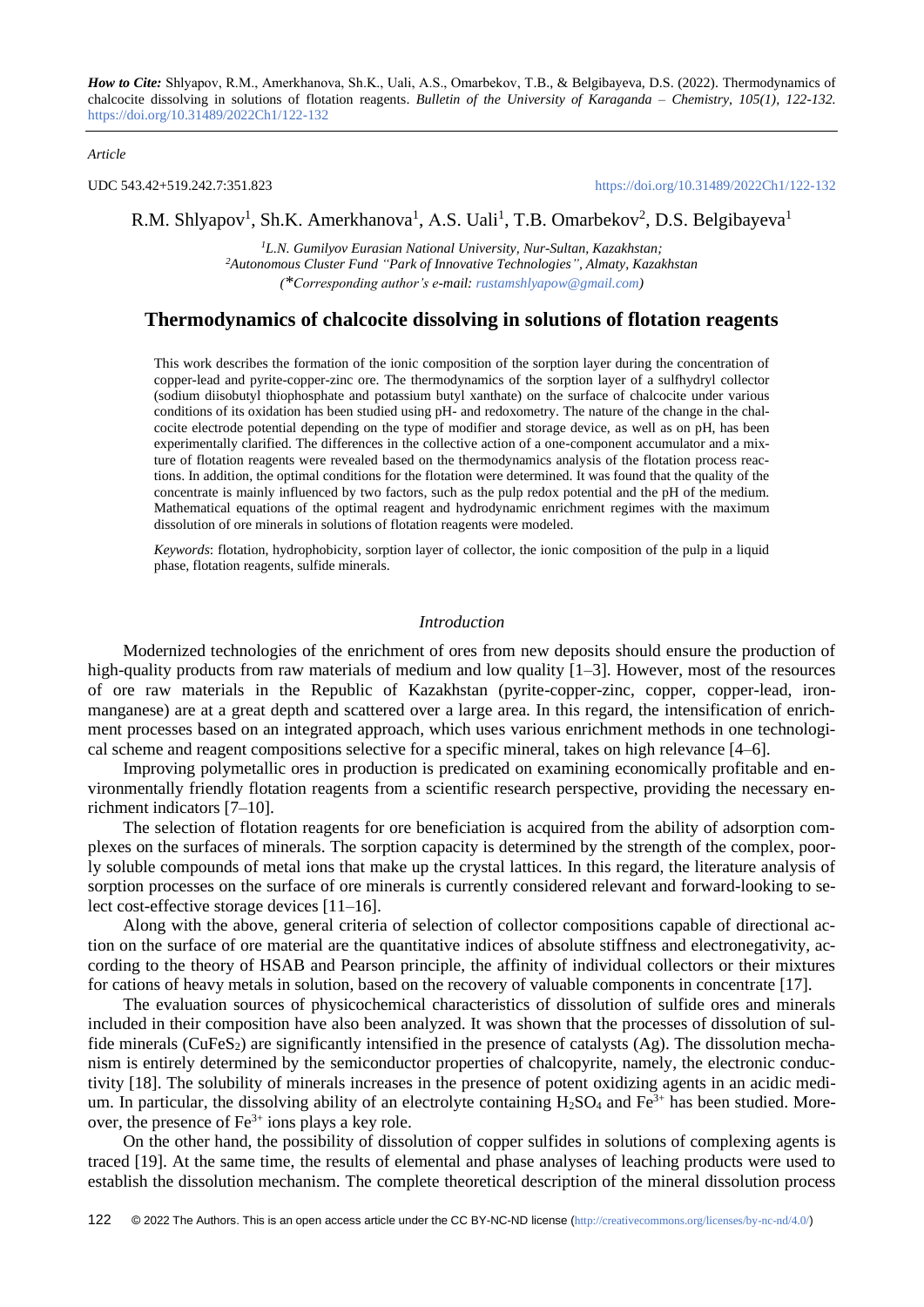is given in [20]. In the example of a waste rock mineral (serpentine), using the DLFO theory, a relationship was established between the intensive dissolution of serpentine and a decrease in brucite extraction. However, more attention is paid to the practical side of the issue. The relationship of the physicochemical characteristics of minerals in the dissolution process with the extraction efficiency of valuable components is poorly expressed.

### *Experimental*

Flotation experiments were carried out on an FМL-1 laboratory flotation machine with a chamber volume of 0.5 l according to the following procedure: a sample of ore (size 0.074 mm, weight 10 g) is loaded into the flotation cell and mixed with water.

Potentiometric measurements were performed using an ion-selective chalcogenide  $(Cu_2S)$  electrode based on the pH meter-ionomer (I-500). A chlorinated ESL-1М electrode was used as an electrode for comparison. The solutions were stirred using a magnetic stirrer.

During the experiment, tannin solutions with a concentration of  $10<sup>-4</sup>$  mol/l, potassium bichromate  $(K_2Cr_2O_7)$  10<sup>-2</sup> mol/l, hydrogen peroxide  $(H_2O_2)$  10<sup>-2</sup> mol/l were used. To maintain the required pH level, solutions of sodium hydroxide (NaOH) and sulfuric acid  $(H<sub>2</sub>SO<sub>4</sub>)$  were used in the concentration range from  $10^{-2}$ – $10^{-6}$  mol/l. A mixture of  $(C_4H_9O)_2$ PSSNa (main substance is sodium diisobutyl dithiophosphate  $(w((i-C_4H_9O)_2PS_2Na) = 65\%)$  with butyl, potassium xanthogenate was used as a floater agent. All measurements were made in the temperature range 298–318 K. The electrode stationary potential was fixed within 30 minutes.

The values of activation energy, activation enthalpy, and activation entropy of chalcocite dissolution were calculated using the Arrhenius equation and the transition state equation [21]:

$$
lg W = lg A - \frac{E_a}{2.303RT}
$$
 (1)

$$
\Delta S^* = R \ln A - \ln \frac{k}{Th} - 1 \tag{2}
$$

$$
\Delta H^* = E_a - 2RT \tag{3}
$$

The method of the full factorial experiment was chosen for optimal control. This method involves the use of 4 factors 3 level matrices and allows obtaining generalized regression equations that consider the influence of all factors [22]. The calculation and evaluation of the results of flotation studies were carried out by the statistical options of the Excel application.

X-ray phase analysis of ore samples was carried out on an X-ray diffractometer (XRD-7000 Shimadzu, Shimadzu, Japan). The valuable part of copper-lead ore is represented mainly by chalcocite, pyrite, galena, and cuprite. Gangue is silica, aluminosilicates, calcium carbonates. Elemental analysis of the initial ores was carried out on the ore grade instrument (Spektrolab, SPECTRO Analytical Instruments GmbH, Germany). The study of the results showed that sulfide ore>copper-zinc ore>oxide ore>tailings (primary enrichment) are the richest in the content of Cu, Pb, Zn industrial elements.

### *Results and Discussion*

In this work, the process of collective absorption of minerals on the surface of a chalcocite electrode was studied using a mixture of potassium butyl xanthogenate and sodium diisobutyl dithiophosphate as flotation reagents, as well as potassium dichromate as an activator and sodium hydroxide as a depressor.

Considering the experimental data on the potential of a multi-component system, the values of the activation energy, entropy and enthalpy of the process were calculated using the Excel application (Table 1).

Under the data of [15], interpreting the achieved values of the activation energy specified in Table 1 indicates that the electrode potential ( $E\{mV\}$ ) in the diffusion mode occurs on the surface of the mineral. Activation energy is diffused during the limitation period.

The negative value of the enthalpy of activation in a weakly alkaline medium has a combined structure, which leads to a decrease in the number of "active" particles. On the contrary, a change to positive values of the enthalpy of activation indicates an increase in the number of "active" particles. By the obtained values of the activation entropy, it can be assumed that compounds of variable composition in the anionic form are formed on the surface of the mineral.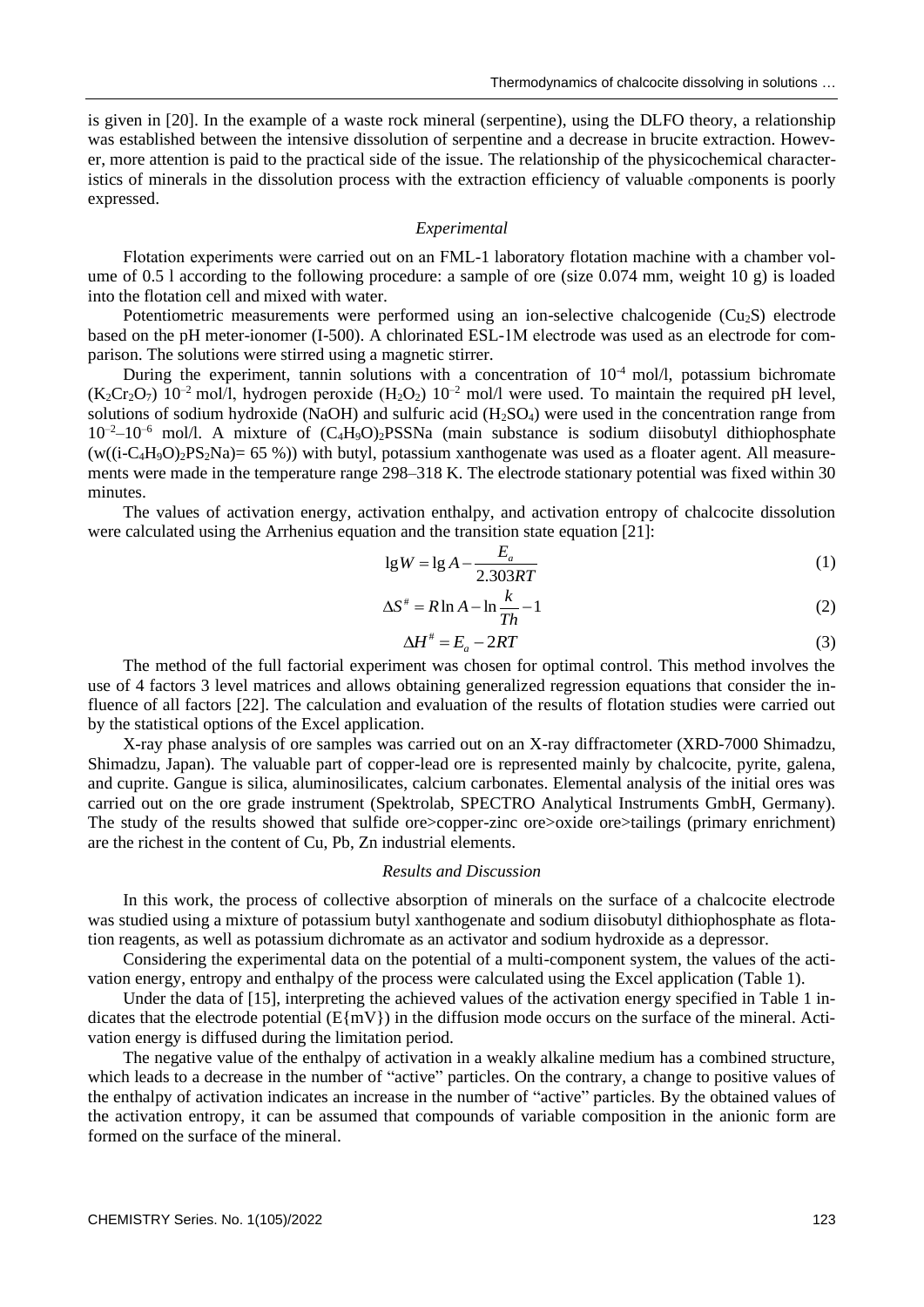#### Table 1

| $T\{K\}$                    | 298               | 303               | 308<br>313                           |                   | 318               |  |  |
|-----------------------------|-------------------|-------------------|--------------------------------------|-------------------|-------------------|--|--|
| $pH=8$                      |                   |                   |                                      |                   |                   |  |  |
| $E_a$ {kJ/mol}              | $43.93 \pm 0.01$  |                   |                                      |                   |                   |  |  |
| $\Delta S \# \{ J/mol K \}$ | $-41.59 \pm 0.01$ | $-41.61\pm0.01$   | $-41.627\pm0.01$                     | $-41.643\pm0.01$  | $-41.659\pm0.01$  |  |  |
| $\Delta H#$ {kJ/mol}        | $-4.95\pm0.01$    | $-5.038 \pm 0.01$ | $-5.121 \pm 0.01$                    | $-5.205\pm0.01$   | $-5.288 \pm 0.01$ |  |  |
| $pH=10$                     |                   |                   |                                      |                   |                   |  |  |
| $E_a \{ kJ/mol \}$          | $45.81 \pm 0.02$  |                   |                                      |                   |                   |  |  |
| $\Delta S \# \{J/mol K\}$   | $102.9 \pm 0.01$  | $102.89 \pm 0.01$ | $102.87 \pm 0.01$                    | $102.86 \pm 0.01$ | $102.84\pm0.01$   |  |  |
| $\Delta H \# \{kJ/mol\}$    | $40.85 \pm 0.01$  | $40.77 \pm 0.01$  | $40.68 \pm 0.03$<br>$40.60 \pm 0.01$ |                   | $40.52 \pm 0.01$  |  |  |
| $pH=12$                     |                   |                   |                                      |                   |                   |  |  |
| $E_a$ {kJ/mol}              | $49.00 \pm 0.01$  |                   |                                      |                   |                   |  |  |
| $\Delta S \# \{J/mol K\}$   | $122.80 \pm 0.01$ | 122.78±0.01       | $122.75\pm0.01$<br>$122.76 \pm 0.01$ |                   | $122.73 \pm 0.01$ |  |  |
| $\Delta H \# \{kJ/mol\}$    | $44.05 \pm 0.01$  | $43.96 \pm 0.01$  | $43.88 \pm 0.01$                     | $43.80 \pm 0.01$  | $43.71 \pm 0.01$  |  |  |

### **Thermodynamic parameters of the theory of absolute speeds in the system**  $NaOH - K_2Cr_2O_7 - (i-C_4H_9O)_2PS_2Na$





Figure 1. The investigation of the behaviour of the surface potential of the working electrode in solutions  $(K_2Cr_2O_7 - NaOH)$  with increasing temperature and pH



Figure 1 demonstrates that the working area of the stationary potential of the chalcosine electrode in potassium dichromate solutions ( $pH = 8\pm0.3$ ) is abruptly shifted to the electronegative region with increasing temperature. Cuprite (Cu<sub>2</sub>O) formation occurs on the Cu<sub>2</sub>S surface in these solutions. The following fact is confirmed by the results of the phase diagram in [23], where the analysis of  $CuFeS<sub>2</sub>$  oxidation is described in three stages:

$$
2CuFeS_2 + 15H_2O = Cu_2S + 2Fe(OH)3+3SO32 + 24H+ + 18e- \t(E = -260{mV})
$$
 (4)

Cu2S + 4H2O = Cu2O + 2- SO<sup>3</sup> + 8H<sup>+</sup> + 6e– (*Е* = –130{mV}) (5)

$$
Cu2O + 3H2O = 2Cu(OH)2 + 2H+ + 2e- \t\t (E = +157{mV})
$$
 (6)

The E{mV} curve in the K<sub>2</sub>Cr<sub>2</sub>O<sub>7</sub> – NaOH subsystem at pH = (10±0.3) is expressed by the ambiguous destabilization of the electrode potential of the chalcocite dissolution process in potassium dichromate solutions. With a stepwise increase in hydrogen concentration ( $pH = 12\pm0.3$ ), the dependence of the electrode potential is formed on an electropositive scale. This indicates the formation of copper chromate, according to reaction (7):

$$
Cu2S + 2CrO42 + 3H2O = 2CuCrO4 + SO32 + 6H+ + 8e- \t\t (E = +109 \div +20{mV}) \t\t (7)
$$

Analyzing the obtained low values of the electrochemical potential in the system  $K_2Cr_2O_7 - NaOH$  $(i-C_4H_9O)_2PS_2Na$  (Figure 2), we suggest that copper and butyl xanthate interact at (pH = 8) with the formation of CuC<sub>4</sub>H<sub>9</sub>OPSS. In this experiment, the oxidation of chalcocite sulfide sulfur proceeds intensively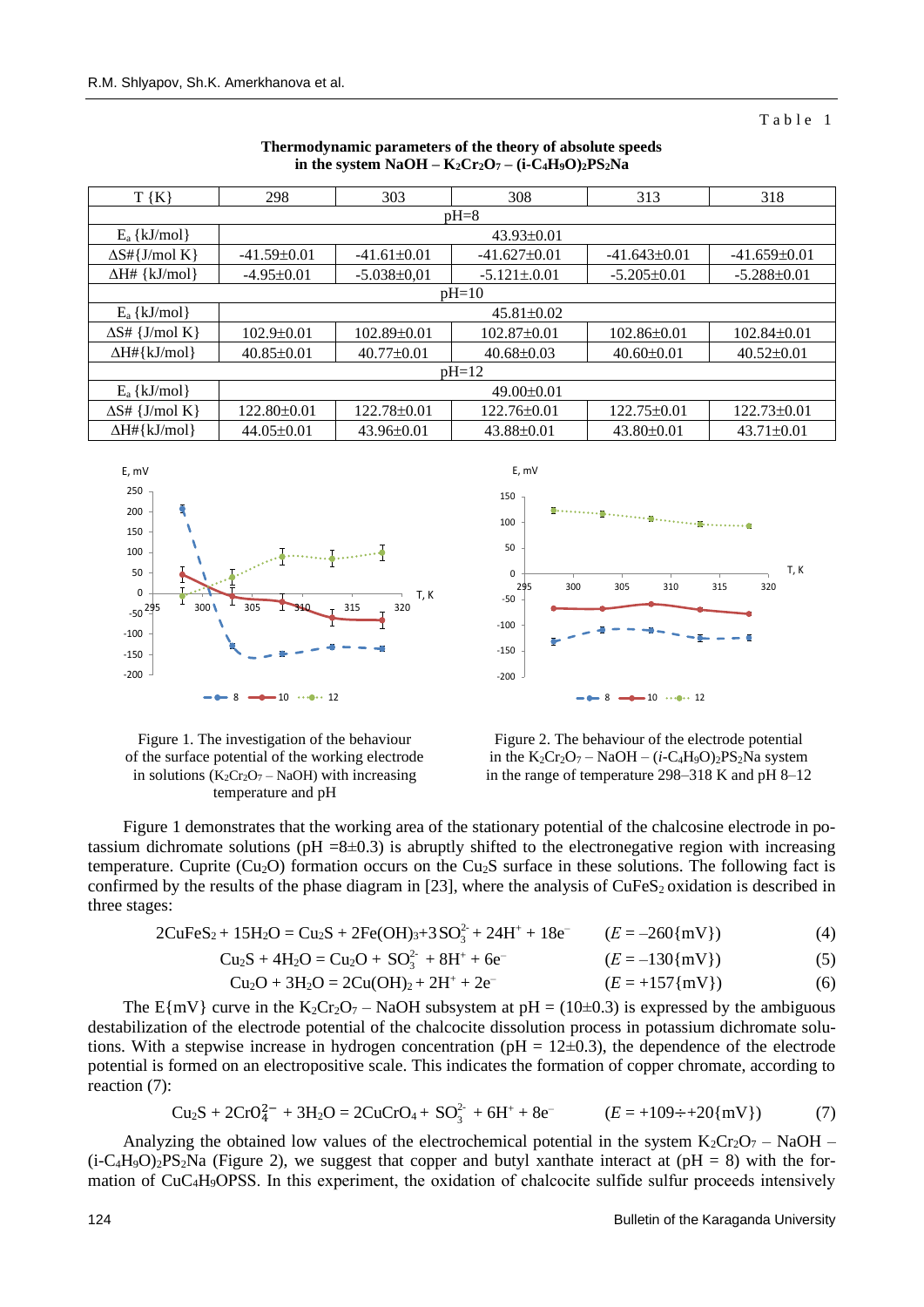due to the influence of  $Cr_2O_7^2$  ions. The chalcocite electrode potential dependence in an alkaline solution of potassium dichromate in the presence of a mixture of a sulfhydryl collector at  $pH = 12$  confirms the passage of ionic flotation due to the oxidation of sulfide sulfur and dissolution of copper ions. The thermodynamic characteristics, in particular, the activation energy and enthalpy values (Table 1), agree with the above reactions.

Despite specific achievements in expanding the list of effective reagents-fillers for flotation, the domestic industry is experiencing a shortage of its products. Based on the foregoing, in this work, a set of experimental studies has been carried out to develop the subsystems using tannin  $(C_{76}H_{52}O_{46})$  as a complexing reagent-collector for refractory ores flotation concentration. The experimental results of the dependence of the Cu<sub>2</sub>S potential in the  $H_2O_2$ -tannin- $H_2SO_4$  system are shown in Figures 3-4.

A stable complex of tannin with copper ions is formed on the surface of the mineral at  $pH = 4$ . It was found that the oxidation of sulfide sulfur of chalcocite by dichromate ions promotes the binding of copper ions with tannin (Figure 4). An increase in the pH of solutions leads to a shift in the equilibrium of the reaction. It may be due to the hydrophilization of the chalcocite surface. The calculated values of the reaction thermodynamics in  $K_2Cr_2O_7$ -Tannin-H<sub>2</sub>SO<sub>4</sub> confirm the exothermicity of the process of Cu<sup>2+</sup> binding with tannin at  $pH = 4$  and  $318{K}$  (Table 2).

Table 2

 $T {K}$  298  $303$  308  $313$  318  $pH=4$  $E_a \{ kJ/mol \}$  25.3±0.01  $\Delta S#$  {J/mol K} = 391.82±0.01 = 391.94±0.01 = 391.98±0.01 = 391.97±0.01 = 391.99±0.01  $\Delta H\# \{ kJ/mol \}$  –49.55±0.01 –50.38±0.01 –51.21±0.01 –52.04±0.01 –52.87±0.01  $pH=5$  $E_a$  {kJ/mol}  $48.53\pm0.01$  $\Delta S$ # {J/mol K} | 109.05 $\pm$ 0.01 | 109.03 $\pm$ 0.01 | 109.01 $\pm$ 0.01 | 109.01 $\pm$ 0.01 | 108.95 $\pm$ 0.01  $\Delta H\# \{ kJ/mol \}$  43.63±0.01 43.55±0.01 43.46±0.01 43.38±0.01 43.38±0.01  $pH=6$  $E_a$ {kJ/mol}  $32.39\pm0.01$  $\Delta S \# \{J/mol K\}$  58.47±0.01 58.46±0.01 58.44±0.01 58.43±0.01 58.41±0.01 ∆H# {kJ/mol} 27.45±0.01 27.35±0.01 27.27±0.01 27.18±0.01 27.14±0.01











The thermodynamic characteristics of the copper-zinc ore beneficiation process were determined to test the optimal reagent modes of the modified polyfunctional collector (based on a mixture of potassium butyl xanthogenate-sodium diisobutyl dithiophosphate (w( $(i-C_4H_9O)_2PS_2Na$ )) flotation reagents. The results are presented in Table 3.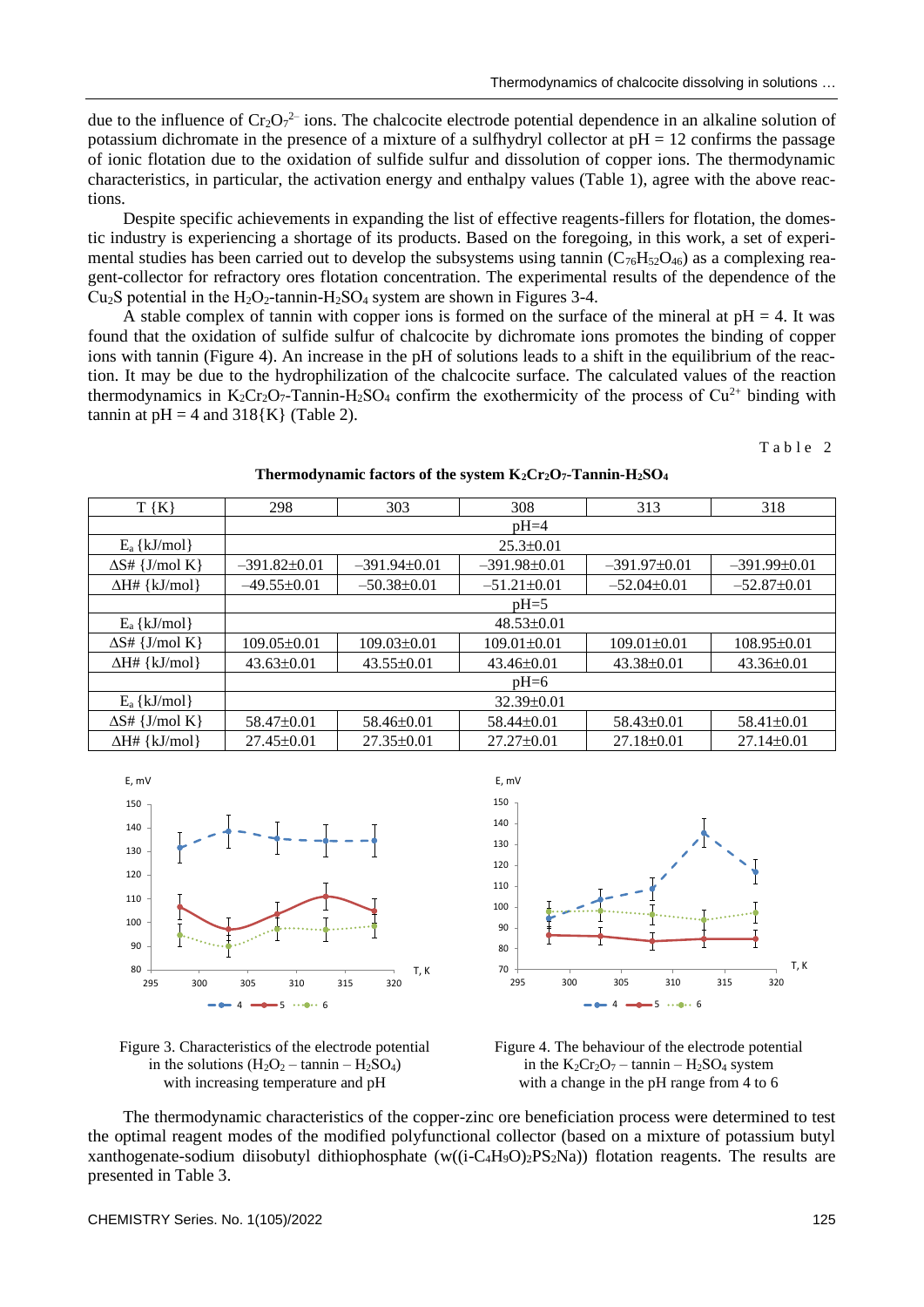#### Table 3

| $T\{K\}$                  | 298               | 303               | 308<br>313                           |                   | 318              |  |  |
|---------------------------|-------------------|-------------------|--------------------------------------|-------------------|------------------|--|--|
|                           | 2                 | 3                 | 4                                    | 5                 | 6                |  |  |
| $pH=8$                    |                   |                   |                                      |                   |                  |  |  |
| $E_a$ {kJ/mol}            | $68.89 \pm 0.01$  |                   |                                      |                   |                  |  |  |
| lgA                       | 11.44             |                   |                                      |                   |                  |  |  |
| $\Delta S \# \{J/mol K\}$ | 187.93±0.01       | 187.92±0.01       | 187.94±0.01                          | 187.87±0.01       | 187.87±0.01      |  |  |
| $\Delta H# \{kJ/mol\}$    | $63.94 \pm 0.01$  | $63.86 \pm 0.01$  | $63.77 \pm 0.01$<br>$63.69 \pm 0.01$ |                   | $63.61 \pm 0.01$ |  |  |
| $pH=10$                   |                   |                   |                                      |                   |                  |  |  |
| $\Delta S \# \{J/mol K\}$ | $-31.28 \pm 0.01$ | $-31.31 \pm 0.01$ | $-31.37\pm0.01$                      | $-31.33 \pm 0.01$ | $-31.34\pm0.01$  |  |  |
| $\Delta H# \{kJ/mol\}$    | $156.02 \pm 0.01$ | 155.94±0.01       | 155.85±0.01<br>$155.77 \pm 0.01$     |                   | 155.69±0.01      |  |  |
| $pH=12$                   |                   |                   |                                      |                   |                  |  |  |
| $E_a$ {kJ/mol}            | $173.65 \pm 0.01$ |                   |                                      |                   |                  |  |  |
| lgA                       | $-30.41$          |                   |                                      |                   |                  |  |  |
| $\Delta S \# \{J/mol K\}$ | $-613.7 \pm 0.01$ | $-613.72\pm0.01$  | $-613.73\pm0.01$<br>$-613.75\pm0.01$ |                   | $-613.77\pm0.01$ |  |  |
| $\Delta H# \{kJ/mol\}$    | $-178.68\pm0.01$  | $-178.62\pm0.01$  | $-178.75\pm0.01$                     | $-178.85\pm0.01$  | $-178.94\pm0.01$ |  |  |

**Thermodynamic values of the formation of a flotation complex of potassium butylxanthogenate – sodium diisobutyldithiophosphate on the surface of copper-lead ore**

The indicated activation entropy data suggest that the flotation reagent has an active effect on the interaction of copper with butyl xanthogenate with the formation of  $CuC<sub>4</sub>H<sub>9</sub>OCSS$ . Furthermore, the exothermicity of the process is confirmed by the maximum value of work and entropy, which indicates the direction. The potentiometric method results for determining the dependence of the electrode potential in an alkaline medium in the presence of a mixture of flotation reagents are shown in Figures 5-6.







The potential shift to the electronegative region at  $pH = 10$  is caused by the formation of poorly soluble copper hydroxides on the surface of the mineral. Sulfide sulfur oxidation to  $SO_3^2$  and  $SO_4^2$  is due to the adsorption of OH-radicals and atomic oxygen on the Cu<sub>2</sub>S surface.

Taking into account all the revealed trends in the various-component systems of the model ore beneficiation process, the activation process of the "intermediate" copper complex occurs. In this study, using the Gauss method in the calculations, the equations of the electrode function are derived with temperature and pH change. The temperature dependence of the Cu2S potential with a variable value of pH solutions is presented in Figure 7.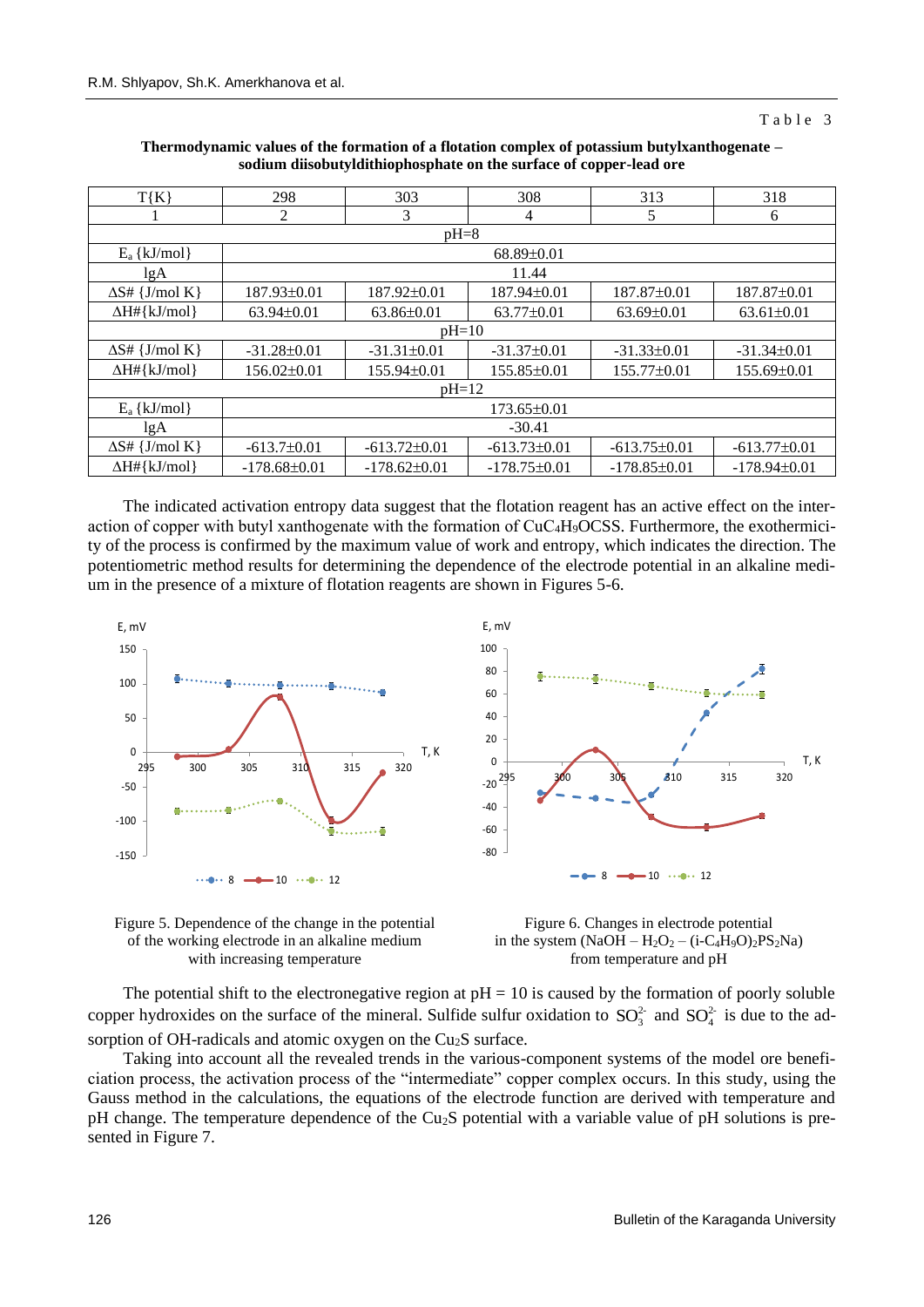



The optimal mode for the maximum enrichment process of copper-lead and pyrite-copper-zinc ores was found using a mixture of flotation reagents according to the obtained obtained linear equations (8–10):

$$
E = 1.9997t^2 - 153.77t + 2764.8 \text{ (pH=8)}
$$
\n(8)

$$
E = 471.34t2 - 10562t + 87407
$$
 (pH=10) (9)

$$
E = -0.8491t^2 + 61.04t - 1010.1 \text{ (pH=12)}\tag{10}
$$

The method of mathematical planning was applied to establish the optimal reagent and hydrodynamic enrichment modes.

Table 4 represents the generalized equation of surface modelling changes in the dissolving mineral raw materials process based on the changed electrode potential in multicomponent flotation process systems.

Table 4

**The generalized equation of surface modelling changes in the process of dissolving mineral raw materials**

| <b>Systems</b>                   | Mathematical model                                                                                                                                                                                                                                                                                                                                                          |      |
|----------------------------------|-----------------------------------------------------------------------------------------------------------------------------------------------------------------------------------------------------------------------------------------------------------------------------------------------------------------------------------------------------------------------------|------|
| $K_2Cr_2O_7-NaOH$                | $y = (20.475 + (-3.061) \cdot (pH) + 0.106 \cdot (pH)^{2}) + ((-1.08) + 0.157 \cdot pH +$<br>+ $(-0.005)$ $\cdot$ $(pH)^2$ $\cdot$ $t^{\circ}C$ $+$ $(0.0124 + (-0.002)$ $\cdot$ $pH + 0.0001$ $\cdot$ $(pH)^2$ $\cdot$ $(t^{\circ}C)^2$                                                                                                                                    | 0.99 |
| $K_2Cr_2O_7 - H_2SO_4 - \tannin$ | $y = ((-107.79 + 73.019 \cdot pH + (-5.396) \cdot (pH))2) + ((419.280 + 88.824 \cdot pH +$<br>+ $(-3.979)$ ·(pH)2 ·t <sup>o</sup> C) + (16.48 + $(-3.294)$ · pH + 0.1597·(pH) <sup>2</sup> ·(t <sup>o</sup> C) <sup>2</sup> )                                                                                                                                               | 0.98 |
| $H_2O_2-NaOH$                    | $y = ((-50.813) + 1.349 \cdot pH + (-8.7358) \cdot (pH)^{2}) + (2.725 + 2.552 \cdot pH +$<br>+ $(-7.563)$ $\cdot$ $(pH)^2$ $\cdot$ $t^oC$ + $(1.7329 + (-1.756)$ $pH + (0.0283 \cdot (pH)^2 \cdot (t^oC)^2)$                                                                                                                                                                | 0.99 |
|                                  | $\begin{array}{ l l }\n\hline\n\text{NaOH} - \text{H}_2\text{O}_2 - (\text{C}_4\text{H}_9\text{O})_2\text{PS}_2\text{Na} \end{array} y = ((-388.08 + 94.877 \cdot pH + (-5.1541) \cdot (pH)^2) + (341.397 + (-82.957) \cdot pH + (12.911) \cdot (pH)^2)$<br>+ $0.453 \cdot (pH)^2$ · t°C) + ((-1.355) + 0.286 · pH + (-0.0137) · (pH) <sup>2</sup> ) · (t°C) <sup>2</sup> ) | 0.99 |

It can be seen that the potential of the halcosin is shifted to the negative area with an increased temperature in a weakly alkaline medium ( $pH = 8$ ) and to the positive zone in a more alkaline medium, which indicates an intensive occurrence of oxidative processes due to hydroxide and bichromate ions. This model is characterized by the interaction of the mineral in an alkaline oxidant solution; therefore, it may be tested to calculate the values of stationary potentials of copper sulfide (I) in the temperature range and the acidity of the medium.

It should be noted that the steady-state potential data (Figures 1–7) indicate that the sulfur oxidation reactions of copper and lead minerals to thiosulfate ions occur most fully in alkaline media. These ions are replaced by xanthogenate and dibutyldithiophosphate to form complex compounds. Moreover, sulfur oxidation products are thiosulfate and sulfate ions in the medium with high redox potential. These ions, which have a higher ability to hydrate, contribute to the formation of poorly soluble copper xanthates and copper diisobutyldithiophosphates in the volume of the solution, reducing the hydrophobicity of the surface, and consequently the quality of the concentrate [24].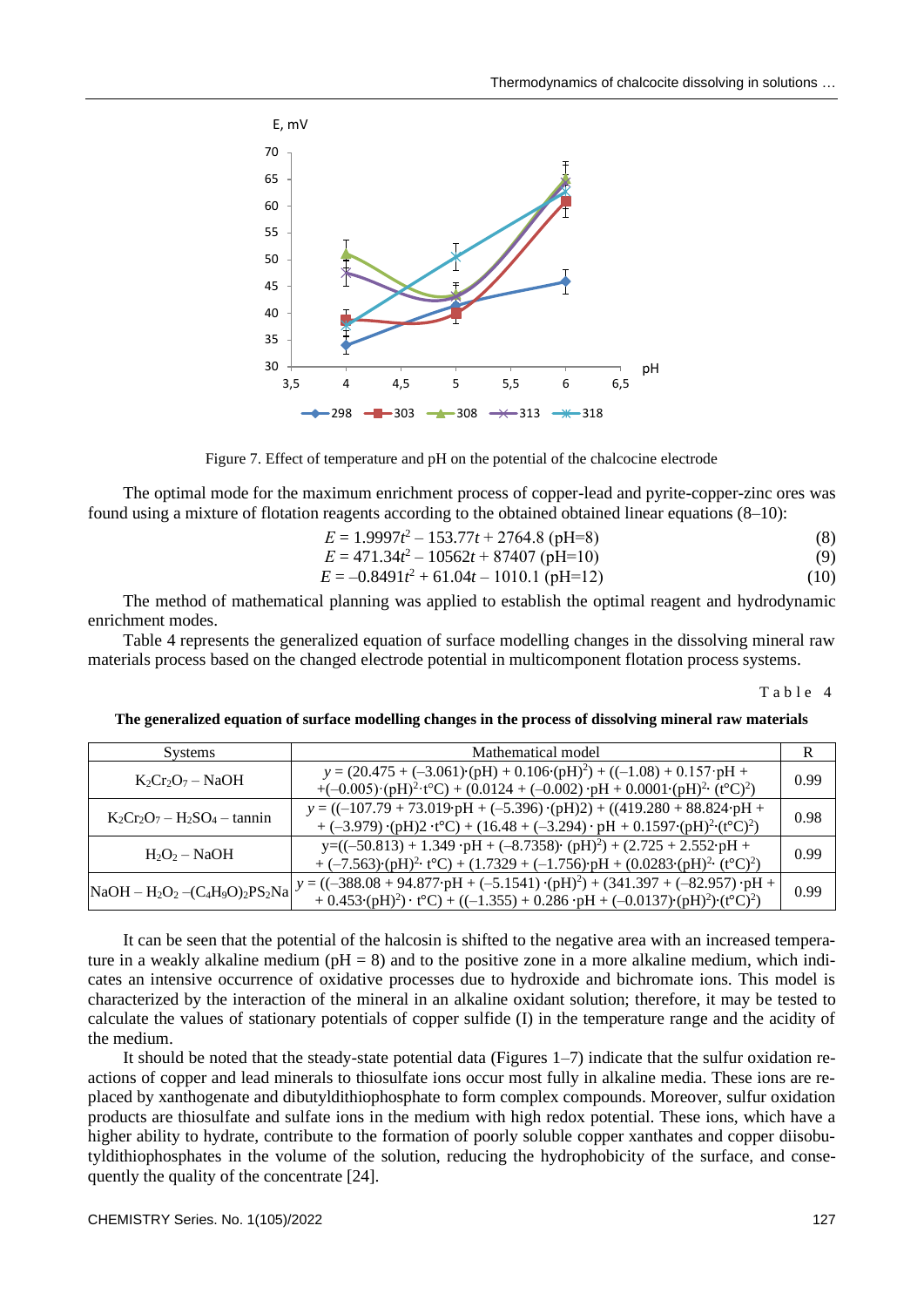In pursuance of the probabilistic-deterministic approach, the optimization of copper-lead ore concentration was carried out. Likewise, the partial dependences of chemical and technological parameters on variable factors of air supply rate, impeller speed, consumption of the  $(C_4H_9O)_2$ PSSNa collector mixture and potassium butyl xanthogenate were obtained (Таble 5).

 $Table 5$ 

## **Dependence of the degree of copper extraction and the degree of ore reduction for the process of concentration of copper ore using a mixture of potassium butyl xanthogenate – sodium diisobutyl dithiophosphate**

| Factors $(x)$                  | $\varepsilon_{Me}$ , % $(y)$        |      | K(v)                                |      |
|--------------------------------|-------------------------------------|------|-------------------------------------|------|
| $v_{\text{air}}\{1/h\}$        | $y = -0.05x^2 + 4.4819x - 5.6996$   | 0.99 | $y = -0.0063x^2 + 0.3594x + 12.035$ | 0.99 |
| $v_{\rm rot}$ {Hz}             | $y = -0.0039x^2 + 0.2767x + 95.093$ | 0.99 | $y = -0.0146x^2 + 0.956x - 10.853$  | 0.99 |
| $C_{\text{flotation}} \{g/t\}$ | $y = -0.0246x^2 + 4.484x - 109.17$  | 0.99 | $v = 0.0042x + 4.1161$              | 0.99 |

For lead minerals, the high redox potential of the pulp initiates the reaction of the formation of poorly soluble lead sulfate at low pH and high pH of lead hydroxocarbonate. Therefore, hydrophobization in the presence of oxidized lead sulfide is difficult, which reduces the amount of metal extracted into the concentrate [25].

The large-scale laboratory studies have been carried out to recommend the use of a mixture of a flotation reagent (potassium butyl xanthogenate and sodium diisobutyl dithiophosphate (w(( $(i$ -C<sub>4</sub>H<sub>9</sub>O)<sub>2</sub>PS<sub>2</sub>Na) for flotation of copper ore from the Nurkazgan deposit.

### *Conclusions*

The thermodynamic parameters characterizing the chalcocite dissolution process in copper minerals flotation solutions have been determined. The progress of the enrichment process is mainly determined not only by the change in the pulp potential's redox action, but also by the electrode potential of dissolution of chalcogenide minerals.

Due to this fact, it is possible to eliminate the formation of hydroxide compounds at the stage of selective flotation of copper concentrates in alkaline media due to the equalization of the chromate- and xanthogenate ions concentration in the liquid phase.

A qualitatively new approach to the prediction of the behavior of sulfide minerals is proposed. It consists in considering the relationship between the redox ability of minerals and the flotation characteristics of polymetallic ores and the hydrodynamic enrichment regime. It was shown that copper recovery degree into concentrate is closely related to air consumption and dispersion degree of bubbles for copper- lead ore samples. These factors directly affect the oxidation-reduction balance in the pulp. Namely, they increase the probability of the formation reactions of hydroxo complexes, thiosulfates, copper, lead sulfates on the surface of sulfide minerals.

A statistical model was proposed to calculate the value of the relative fractions of the surface sorption layer of the pulp during the flotation of copper ore from the "Nurkazgan" deposit.

This model takes into account the oxidation processes occurring in parallel on the surface of the mixed sorption layer of the collector of potassium butyl xanthogenate and sodium dissobutyl dithiophosphate  $(w((i-C<sub>4</sub>H<sub>9</sub>O)<sub>2</sub>PS<sub>2</sub>Na).$ 

### References

1 Cтрельцова А.А. Флотационные извлечения поверхностно-активных веществ различной природы из смешанных растворов, содержащих высокомолекулярный реагент / А.А. Cтрельцова, А.А. Мазурик Е.А. Хромышева // Химическая безопасность. — 2018. — Т. 2, № 1. — С. 116–126[. http://chemsafety.ru/index.php/chemsafety/article/view/44](http://chemsafety.ru/index.php/chemsafety/article/view/44)

2 Германов А.А. Новые технические средства автоматического контроля технологических параметров в обогатительном производстве / А.А. Германов, А.А. Трушин, Н.О. Тихонов, А.А. Трегубов // Горн. инф.-аналит. бюлл. (Науч.-тех. журн.). — 2019. — № 2. — С. 114–122.<https://giab-online.ru/catalog/12694>

3 Tinashe O. Ndoro. A Review of the Flotation of Copper Minerals / Tinashe O. Ndoro, Lordwell K. Witika // International Journal of Sciences: Basic and Applied Research (IJSBAR), 2017. — Vol. 34(2). — P. 145-165. <https://www.researchgate.net/publication/318284476>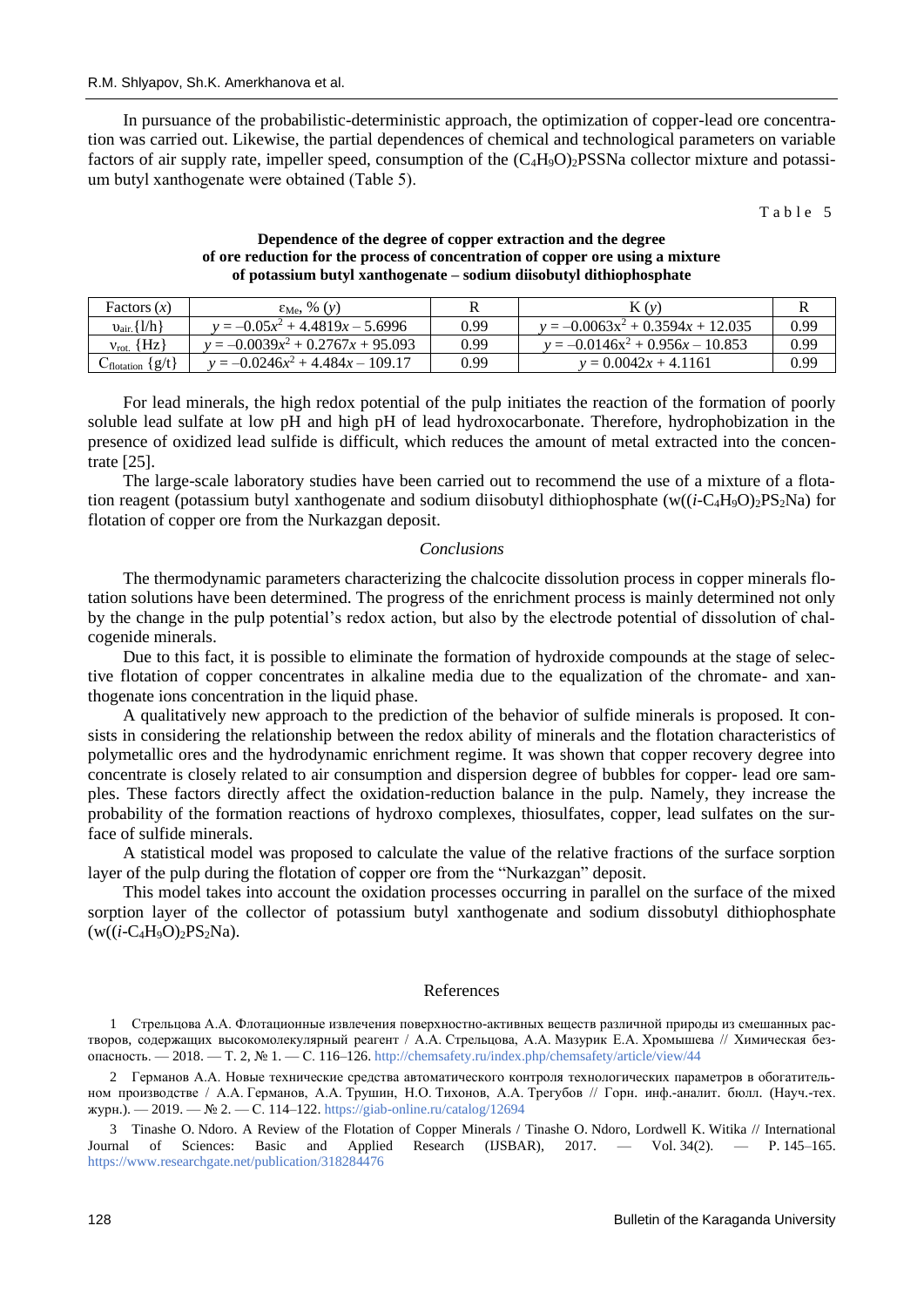4 Авагян А.В. Термодинамическое обоснование процесса сульфидирования окисленных медных минералов серой / А.В. Авагян // Вестн. Нац. политех. ун-та Армении. Металлургия, материаловедение, недропользование. — 2018. — № 2. — С. 34–44. [http://test.journals.sci.am/index.php/polytech\\_banber-metalurgia/issue/view/228](http://test.journals.sci.am/index.php/polytech_banber-metalurgia/issue/view/228)

5 Горячев Б.Е. Термодинамика формирования сорбционного слоя тиольных собирателей на поверхности сфалерита при условии окисления сульфидной серы минерала до элементной [Электронный ресурс] / Б.Е. Горячев, А.А. Николаев, Зай Яа Чжо, А.А. Моргун // Цветные металлы. — 2018. — № 4. — С. 2–10[. http://www.rudmet.ru/journal/1715/article/29442/](http://www.rudmet.ru/journal/1715/article/29442/)

6 Александрова Т.Н. Метод типизации медно-цинковых руд сложного состава с применением нейросетевых моделей / Т.Н. Александрова, Е.К. Ушаков, А.В. Орлова // Горн. инф.-аналит. бюлл. (Науч.-тех. журн.). — 2020. — № 5. — С. 140–147. <https://cyberleninka.ru/article/n/metod-tipizatsii-medno-tsinkovyh-rud-slozhnogo-sostava-s-primeneniem-neyrosetevyh-modeley>

7 Заварухина Е.А. Влияние дополнительного собирателя на селективность флотационного разделения сульфидов меди и цинка / Е.А. Заварухина, Н.Н. Орехова // Гор. инф.-аналит. бюлл. (Науч.-тех. журн.). — 2017. — № 3. — С. 305–311. <https://cyberleninka.ru/article/n/vliyanie-dopolnitelnogo-sobiratelya-na-selektivnost-flotatsionnogo-razdeleniya-sulfidov-medi-i-tsinka>

8 Омарова Н.К. Флотация сульфидом медной руды с флотореагентом «РS» / Н.К. Омарова, Р.Т. Шерембаева // Обогащение руд. — 2015. — Т. 356, № 2. — С. 15–17.<http://dx.doi.org/10.17580/or.2015.02.03>

9 Кондратьев С.А. Оценка собирательной силы флотационного реагента / С.А. Кондратьев, В.И. Рябой // Физикотехнические проблемы разработки полезных ископаемых. — 2015. — № 1. — С. 137–144. <http://www.rudmet.ru/journal/1428/article/24521/>

10 Рябой В.И. Собиратель для медно-мышьяковистых руд / В.И. Рябой, Е.Д. Шепета // Горные науки и технологии. — 2020. — Т. 5, № 4. — С. 297–306.<https://doi.org/10.17073/2500-0632-2020-4-297-306>

11 Игнаткина В.А. Экспериментальные исследования изменений контрастности флотационных свойств кальциевых минералов / В.А. Игнаткина // Физико-технические проблемы разработки полезных ископаемых. — 2017. — № 5. — С. 113– 122[. https://elibrary.ru/item.asp? id=30488395](https://elibrary.ru/item.asp?%20id=30488395)

12 Рамазанова В.Р. Перспективы использования нового реагента для флотации окисленых медных руд / В.Р. Рамазанова, А.С. Жилин / Актуальные проблемы развития технических наук: сб. ст. участн. XX Обл. конкурса науч. исслед. работ «Научный олимп» по направлению «Технические науки». — М.: Эдитус, 2018. — С. 89–91. [https://elibrary.ru/item.asp? id=35049070](https://elibrary.ru/item.asp?id=35049070)

13 Баласанян С.Ш. Компьютерная модель для стохастического управления технологическим процессом флотации руды с учетом надежности измельчительного оборудования / С.Ш. Баласанян, С.О. Симонян, Э.М. Геворгян // Изв. Том. политех. ун-та. — 2013. — Т. 323, № 5. — С. 50–57[. http://earchive.tpu.ru/handle/](http://earchive.tpu.ru/handle/11683/5058) 11683/5058

14 Moses Nduna. A model for the zeta potential of copper sulphide/ Moses Nduna, Alison Emslie Lewis, Patrice Nortier // Colloids and Surfaces A: Physicochemical and Engineering Aspects, Elsevier, 2014. — Vol. 441. — Р. 643–652. <https://www.sciencedirect.com/science/article/abs/pii/S0927775713007784>

15 Амерханова Ш.К. Кинетические особенности процесса сорбции серосодержащих собирателей на поверхности медной руды / Ш.К. Амерханова, Р.М. Шляпов, А.С. Уали // Вестн. Воронеж. гос. ун-та. Сер. Химия. Биология. Фармация. — 2017. — № 1. — С. 7–10[. https://elibrary.ru/item.asp? id=29025082](https://elibrary.ru/item.asp?id=29025082)

16 Матвеева Т.Н. Новые флотационные реагенты для извлечения микро- и наночастиц благородных металлов из упорных руд / Т.Н. Матвеева, Т.А. Иванова, В.В. Гетман, Н.К. Громова // Горн. журн. — 2017. — № 11. — С. 89–93. http://rudmet.net/media/articles/Article\_MJ\_11\_17\_pp.89-93\_2.pdf

17 Kondratev, S.A., Bochkarev, I.G. Physically absorbable reagents-collectors in elementary flotation // J. Min. Sci, Elsevier, 2007. — Vol. 43. — P. 530–538[. https://doi.org/10.1007/s10913-007-0056-9](https://doi.org/10.1007/s10913-007-0056-9)

18 Zand, L., Vakylabad, A.B. & Masoumi, M.E. Homogeneous Catalytic Dissolution of Recalcitrant Chalcopyrite (CuFeS2)// Top Catal, Elsevier, 2022[. https://doi.org/10.1007/s11244-022-01565-x](https://doi.org/10.1007/s11244-022-01565-x)

19 Baba A.A., Balogun A.F., Olaoluwa D.T. Leaching kinetics of a Nigerian complex covellite ore by the ammonia-ammonium sulfate solution // Korean J. Chem. Eng., Elsevier, 2017. — Vol. 34. — P. 1133–1140[. https://doi.org/10.1007/s11814-017-0005-5](https://doi.org/10.1007/s11814-017-0005-5)

20 Fu Yf., Yin Wz., Dong Xs. New insights into the flotation responses of brucite and serpentine for different conditioning times: Surface dissolution behavior // Int J Miner Metall Mater., Elsevier, 2021. — Vol. 28. — P. 1898–1907. <https://doi.org/10.1007/s12613-020-2158-1>

21 Al-Juaid S.S. Inhibition of carbon steel corrosion in hydrochloric acid solutions using polyoxyethylene sorbitan fatty acid esters (tween compounds). Chemistry and Technology of Fuels and Oils, Scopus, 2012. — Vol. 48. — P. 313–320. <https://doi.org/10.1007/s10553-012-0374-8>

22 Khovanskyi S., Pavlenko I., Pitel J., Mizakova J., Ochowiak M., Grechka I. Solving the coupled aerodynamic and thermal problem for modeling the air distribution devices with perforated plates // Energies, Elsevier, 2019. — Vol. 12. — P. 3488. <https://doi.org/10.3390/en12183488>

23 Николаев А.А. Термодинамика взаимодействия хромат-ионов с минеральным комплексом полиметаллических руд халькопирит / А.А. Николаев, Б.Е. Горячев // Изв. вузов. Цветная металлургия. — 2013. — № 5. — С. 3–9. <https://doi.org/10.17073/0021-3438-2013-5-3-9>

24 Vigdergauz V.E., Makarov D.V., Zorenko I.V. Effect exerted by structural features of copper-zinc ores on their oxidation and technological properties// J Min Sci., Elsevier, 2008. — Vol. 44. — P. 413–420.<https://doi.org/10.1007/s10913-008-0046-6>

25 Chander S. Oxidation/Reduction Effects in Depression of Sulfide Minerals — A Review // Mining, Metallurgy & Exploration, Scopus, 1985. — Vol. 2. — P. 26–35.<https://doi.org/10.1007/bf03402591>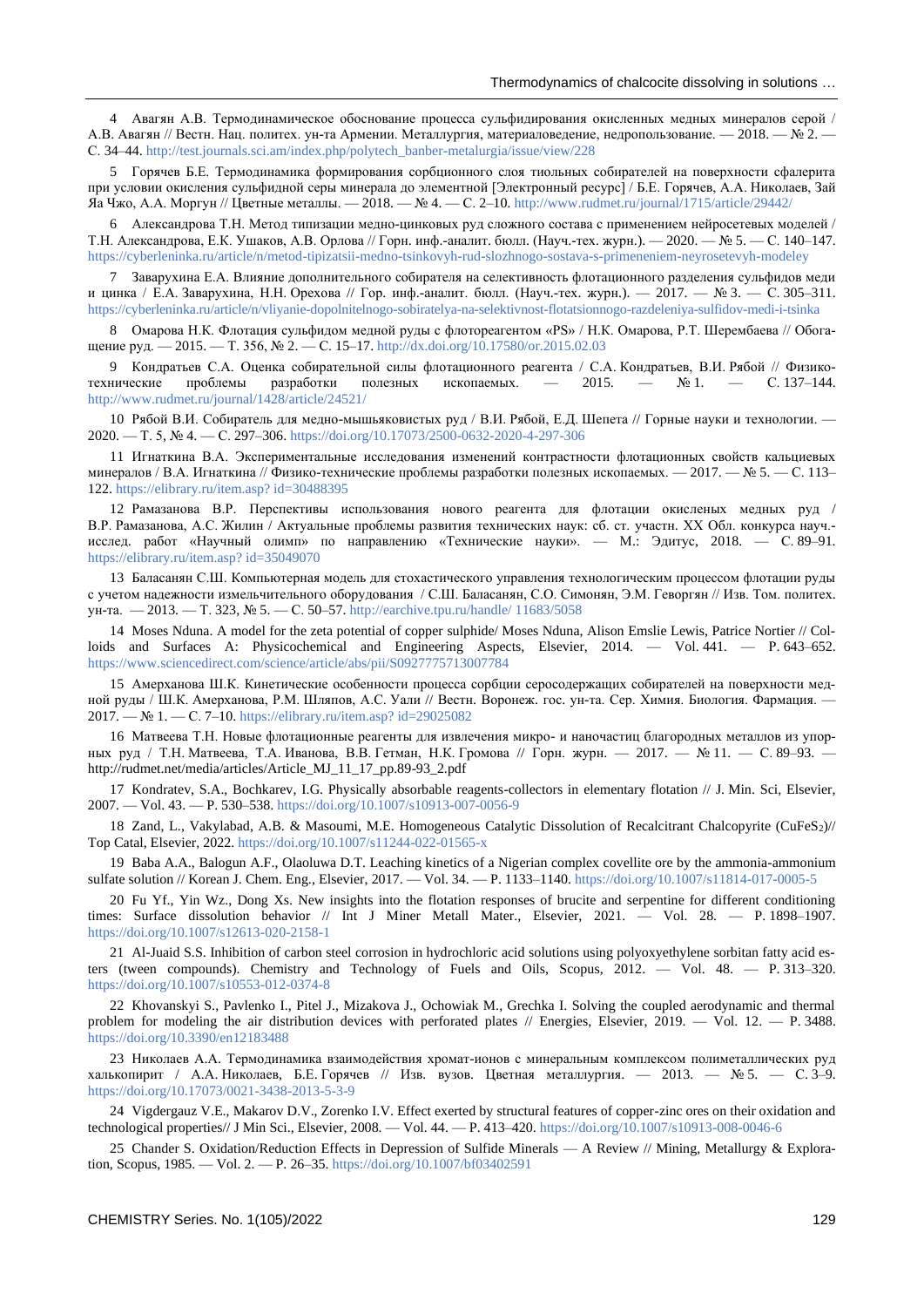# Р.М. Шляпов, Ш.К. Амерханова, А.С. Уали, Т.Б. Омарбеков, Д.С. Бельгибаева

# **Флотациялық реагенттер қоспаларының ерітінділерінде халькозиннің еруінің термодинамикасы**

Мыс-қорғасын және колчедан-мыс-мырыш кендерін байыту кезінде сорбциялық қабаттың иондық құрамын қалыптастыру процесі қарастырылды. pН метрия мен редоксометрияны қолдана отырып, халькозин бетінің әр түрлі тотығу жағдайларында сульфогидрил жинағышының сорбциялық қабатының (натрий диизобутилтиофосфаты және калий бутил ксантогенаты) термодинамикасы зерттелді. Халькозин электродының электрод потенциалының рН-ға байланысты модификатор мен жинақтау түріне өзгеру сипаты эксперименталды түрде түсіндірілді. Флотация процесінің реакцияларының термодинамикасын талдау негізінде бір компонентті жинақтау пен флотореагенттер қоспасының ұжымдық әсерінің айырмашылықтары анықталды. Флотация жүргізудің оңтайлы шарттары анықталды, қойыртпақ пен рН ортаның тотығу-тотықсыздану әлеуетінің екі факторының концентрат сапасына басым әсері дәлелденді. Флотациялық реагенттер ерітінділерінде кен минералдарын барынша ерітумен байытудың оңтайлы реагенттік және гидродинамикалық режимдерінің математикалық теңдеулері модельденді.

*Кілт сөздер:* флотация, гидрофобтылық, жинағыштың сорбциялық қабаты, қойыртпақтың сұйық фазасының иондық құрамы, флотациялық реагенттер, сульфидті минералдар.

## Р.М. Шляпов, Ш.К. Амерханова, А.С. Уали, Т.Б. Омарбеков, Д.С. Бельгибаева

# **Термодинамика растворения халькозина в растворах флотационных реагентов**

Рассмотрен процесс формирования ионного состава сорбционного слоя при обогащении медносвинцовой и колчеданно-медно-цинковой руды. С применением рН и редоксометрии изучена термодинамика сорбционного слоя сульфогидрильного собирателя (диизобутилтиофосфата натрия и бутилового ксантогената калия) на поверхности халькозина в различных условиях его окисления. Экспериментально выяснен характер изменения электродного потенциала халькозинового электрода от типа модификатора и накопителя в зависимости от рН. На основании анализа термодинамики реакций процесса флотации выявлены различия собирательного действия однокомпонентного накопителя и смеси флотореагентов. Определены оптимальные условия проведения флотации, установлено преобладающее влияние двух факторов окислительно-восстановительного потенциала пульпы и рН среды на качество концентрата. Смоделированы математические уравнения оптимальных реагентных и гидродинамических режимов обогащения с максимальным растворением рудных минералов в растворах флотационных реагентов.

*Ключевые слова:* флотация, гидрофобность, сорбционный слой собирателя, ионный состав жидкой фазы пульпы, флотационные реагенты, сульфидные минералы.

#### References

1 Strelzova, A.А., Mazuric, А.А., & Hromysheva, Е.А. (2018). Flotazionnye izvlecheniia poverkhnostno-aktivnykh veshchestv razlichnoi prirody iz smeshannykh rastvorov, soderzhashchikh vysokomolekuliarnyi reagent [Flotation extraction of surfactants of various nature from mixed solutions containing high-molecular reagents]. *Khimicheskaia bezopasnost — Russian Journal of Chemical safety, 2, 1*, 116–126[. http://chemsafety.ru/index.php/chemsafety/article/view/44](http://chemsafety.ru/index.php/chemsafety/article/view/44) [in Russian].

2 Germanov, А.А., Trushin, A.A., Tikhonov, N.O., & Tregubov, A.A. (2019). Novye tekhnicheskie sredstva avtomaticheskogo kontrolia tekhnologicheckikh parametrov [New technical means of automatic control of technological parameters in concentration production]. *Gornyi informatsionno-analiticheskii bulleten (Nauchno-tekhnicheskii zhurnal) — Mining informational and analytical bulletin (scientific and technical journal), 2*, 114–122[. https://giab-online.ru/catalog/12694](https://giab-online.ru/catalog/12694) [in Russian].

3 Tinashe, O. Ndoro, & Lordwell, K. Witika**.** (2017). A Review of the Flotation of Copper Minerals. *International Journal of Sciences: Basic and Applied Research (IJSBAR), 34(2)*, 145–165[. https://www.researchgate.net/publication/318284476](https://www.researchgate.net/publication/318284476)

4 Avagyan, A.V. (2018). Termodinamicheskoe obosnovanie protsessa sulfidirovaniia okislennykh mednykh mineralov seroi [Thermodynamic justification for the sulphide process of oxidized copper minerals with sulfur], *Vestnik Natsionalnogo politekhnicheskogo universiteta Armenii. Metallurgiia, materialovedenie, nedropolzovanie. Herald of the National Polytechnic University of Armenia. Metallurgy, materials science, Subsoil use, 2,* 34–44. [http://test.journals.sci.am/index.php/polytech\\_banber](http://test.journals.sci.am/index.php/polytech_banber-metalurgia/issue/view/228)[metalurgia/issue/view/228](http://test.journals.sci.am/index.php/polytech_banber-metalurgia/issue/view/228) [in Russian].

5 Goriachev, B.E., Nikolaev, A.A., Zai Ya, Chzho, & Morgun, A.A. (2018). Termodinamika formirovaniia sorbtsionnogo sloia tiolnykh sobiratelei na poverkhnosti sfalerita pri uslovii okisleniia sulfidnoi sery minerala do elementnoi [Thermodynamics of the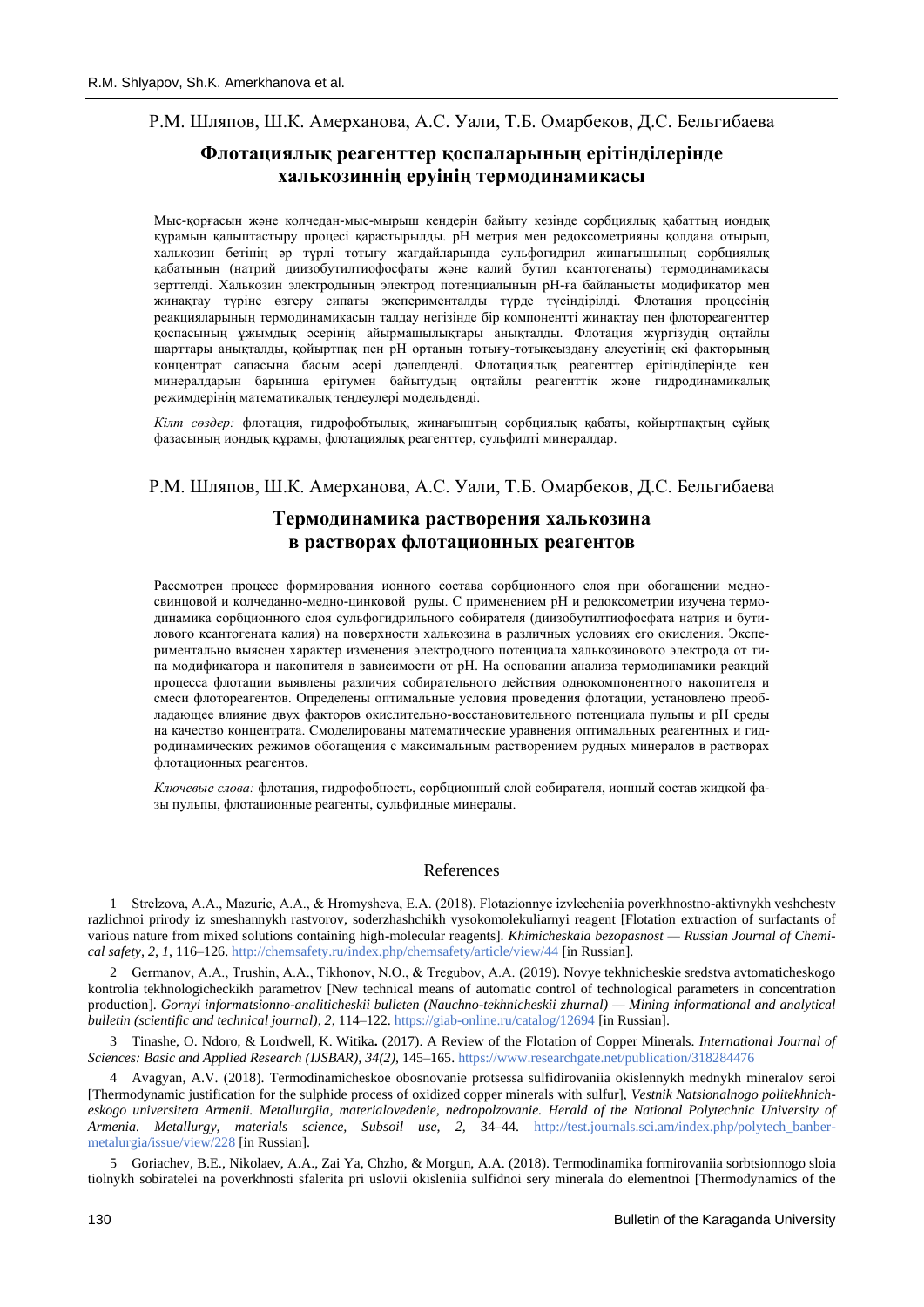formation of a sorption layer of thiol collectors on the surface of sphalerite under the condition of oxidation of sulfide sulfur of the mineral to elemental] *Tsvetnye metally — Non-ferrous metals*, 4, 2–10.<http://www.rudmet.ru/journal/1715/article/29442/> [in Russian].

6 Alexandrova, T.N., Ushakov, E.K., & Orlova, A.V. (2020). Metod tipizatsii medno-tsinkovykh rud slozhnogo sostava s primineniem neirosetevykh modelei [Method of complex copper–zinc ore typification using neural network models]. *Gornyi informatsionno-analiticheskii bulleten (Nauchno-tekhnicheskii zhurnal) — Mining informational and analytical bulletin (scientific and technical journal), 5,* 140–147. [https://cyberleninka.ru/article/n/metod-tipizatsii-medno-tsinkovyh-rud-slozhnogo-sostava-s](https://cyberleninka.ru/article/n/metod-tipizatsii-medno-tsinkovyh-rud-slozhnogo-sostava-s-primeneniem-neyrosetevyh-modeley)[primeneniem-neyrosetevyh-modeley](https://cyberleninka.ru/article/n/metod-tipizatsii-medno-tsinkovyh-rud-slozhnogo-sostava-s-primeneniem-neyrosetevyh-modeley) [in Russian].

7 Zavarukhina, Е.А., & Orekhova, N.N. (2017). Vliianie dopolnitelnogo sobiratelia na selektivnost flotatsionnogo razdeleniia sulfidov medi i tsinka [Effect of additional collector on the selectivity of the flotation separation of copper and zinc sulphides]. *Gornyi informatsionno-analiticheskii bulleten (nauchno-tekhnicheskii zhurnal) — Mining informational and analytical bulletin (scientific and technical journal), 3*, 305–311. [https://cyberleninka.ru/article/n/vliyanie-dopolnitelnogo-sobiratelya-na-selektivnost](https://cyberleninka.ru/article/n/vliyanie-dopolnitelnogo-sobiratelya-na-selektivnost-flotatsionnogo-razdeleniya-sulfidov-medi-i-tsinka)[flotatsionnogo-razdeleniya-sulfidov-medi-i-tsinka](https://cyberleninka.ru/article/n/vliyanie-dopolnitelnogo-sobiratelya-na-selektivnost-flotatsionnogo-razdeleniya-sulfidov-medi-i-tsinka) [in Russian].

8 Omarova, N.K. & Sherembayeva, R.T. (2015). Flotatsiia sulfidom mednoi rudy s flotoreagentom «PS» [Sulfide copper ore flotation with "РS" reagent], *Zhurnal «Obogashchenie rud» — Journal of Russia "Obogashchenie Rud", 356, 2,* 15–17. <http://dx.doi.org/10.17580/or.2015.02.03> [in Russian].

9 Kondratiev, S.A., & Ryaboi, V.I. (2015). Otsenka sobiratelnoi sily ditiofosfatov i ee sviaz s selektivnostiu izvlecheniia poleznogo komponenta [Dithiophosphates collecting ability estimation and its relationship to selectivity of valuable component recovery] *Zhurnal «Obogashchenie rud» — Journal of Russia Obogashchenie Rud*, *1*, 137–144. <http://www.rudmet.ru/journal/1428/article/24521/> [in Russian].

10 Ryaboy, V.I., & Shepeta, E.D. (2020). Sobiratel dlia medno-myshiakovykh rud [Collector for copper-arsenic ore flotation]. *Gornyi informatsionno-analiticheskii bulleten (Nauchno-tekhnicheskii zhurnal) — Mining informational and analytical bulletin (scientific and technical journal),* 5(4), 297–306.<https://doi.org/10.17073/2500-0632-2020-4-297-306> [in Russian].

11 Ignatkina, V.A. (2017). Eksperimentalnye issledovaniia izmeneniia kontrasnosti flotatsionykh svoistv kaltsevykh mineralov [Experimental investigation of change in the contrast between flotation properties of calcic minerals]. *Fiziko-tekhnicheskie problemy razrabotki poleznykh iskopaemykh, 5,* 113–122. [https://elibrary.ru/item.asp? id=30488395](https://elibrary.ru/item.asp?%20id=30488395) [in Russian].

12 Ramazanova, V.R., & Zhilin, A.S. (2018). Perspektivy ispolzovaniia novogo reagenta dlia flotatsii okislennykh mednykh rud [Prospects for using a new reagent for the flotation of oxidized copper ores]. *Zhurnal «Aktualnye problemy razvitiia tehnicheskikh nauk» — Journal of Russia "Aktualnye problemy razvitiia tehknicheskikh nauk", 2*, 89–95[. https://elibrary.ru/item.asp? id=35049070](https://elibrary.ru/item.asp?id=35049070) [in Russian].

13 Balasanyan, S.S., Simonyan, S.O., & Gevorgyan, E.M. (2013). Kompiuternaia model dlia stokhasticheskogo upravleniia tekhnologicheskim protsessom flotatsii rudy s uchetom nadezhnosti izmelchitelnogo oborudovaniia [Computer model for stochastic control of the ore flotation process considering grinding equipment reliability]. *Izvestiia Tomskogo politekhnicheskogo universiteta — Bulletin of the Tomsk Polytechnic University. Geo Assets Engineering*, *323(5*), 50–57.<http://earchive.tpu.ru/handle/11683/5058> [in Russian].

14 Moses, N., Alison Emslie Lewis, & Patrice Nortier (2014). A model for the zeta potential of copper sulphide. *Colloids and Surfaces A: Physicochemical and Engineering Aspects, Elsevier, 441,* 643–652. [https://www.sciencedirect.com/science/article/abs/](https://www.sciencedirect.com/science/article/abs/pii/S0927775713007784) [pii/S0927775713007784](https://www.sciencedirect.com/science/article/abs/pii/S0927775713007784)

15 Amerkhanova, Sh.K., Shliapov, R.M. & Uali, A.S. (2017). Kiniticheskie osobennosti protsesa sorbtsii serosoderzhashchikh sobiratelei na poverkhnosti mednoi rudy [Kinetic features of sorption process of sulfur collectors on the surface of copper ore] *Vestnik Voronezhskogo gosudarstvenogo universiteta. Seriia Khimiia. Biologiia. Farmatsiia — Proceedings of Voronezh State University. Series Chemistry. Biology. Pharmacy, 1*, 7–10. [https://elibrary.ru/item.asp? id=29025082](https://elibrary.ru/item.asp?%20id=29025082) [in Russian].

16 Matveeva, T.N., Ivanova, T.A., Getman, V.V. & Gromova, N.K. (2017). Novye flotatsionnye reagenty dlia izvlecheniia mikro- i nanochastits blagorodnykh metallov iz upornykh rud [New flotation agents for recovery of micro- and nanoparticles of precious metals from rebellious ore]. *Gornyi zhurnal — Journal of Russia "Gornyi Zhurnal", 1,* 89–93. [http://rudmet.net/media/articles/Article\\_MJ\\_11\\_17\\_pp.89-93\\_2.pdf](http://rudmet.net/media/articles/Article_MJ_11_17_pp.89-93_2.pdf) [in Russian].

17 Kondratev, S.A., & Bochkarev, I.G. (2007). Physically absorbable reagents-collectors in elementary flotation. *J. Min. Sci, Elsevier, 43, 530–538.* <https://doi.org/10.1007/s10913-007-0056-9>

18 Zand, L., Vakylabad, A.B., & Masoumi, M.E. (2022). Homogeneous Catalytic Dissolution of Recalcitrant Chalcopyrite (CuFeS2). *Top Catal, Elsevier*[. https://doi.org/10.1007/s11244-022-01565-x](https://doi.org/10.1007/s11244-022-01565-x)

19 Baba, A.A., Balogun, A.F., & Olaoluwa, D.T. (2017). Leaching kinetics of a Nigerian complex covellite ore by the ammoniaammonium sulfate solution. *Korean J. Chem. Eng., Elsevier, 34,* 1133–1140. <https://doi.org/10.1007/s11814-017-0005-5>

20 Fu, Yf., Yin, Wz., & Dong, Xs. (2021). New insights into the flotation responses of brucite and serpentine for different conditioning times: Surface dissolution behavior. *Int J Miner Metall Mater., 28, 1898–1907.* <https://doi.org/10.1007/s12613-020-2158-1>

21 Al-Juaid, S.S. (2012). Inhibition of carbon steel corrosion in hydrochloric acid solutions using polyoxyethylene sorbitan fatty acid esters (tween compounds). *Chemistry and Technology of Fuels and Oils, Scopus., 48,* 313–320*.* [https://doi.org/10.1007/s10553-](https://doi.org/10.1007/s10553-012-0374-8) [012-0374-8](https://doi.org/10.1007/s10553-012-0374-8)

22 Khovanskyi, S., Pavlenko, I., Pitel, J., Mizakova, J., Ochowiak, M., & Grechka, I. (2019). Solving the coupled aerodynamic and thermal problem for modeling the air distribution devices with perforated plates. *Energies, 12,* 3488*.* <https://doi.org/10.3390/en12183488>

23 Nikolaev, А.А. & Goryachev, B.E. (2013). Termodinamika vzaimodeistviia khromat-ionov s mineralnym kompleksom polimetallicheskikh rud khalkopirit [Thermodynamics of interchange of chromate ions with mineral complex of polymetal ores. Chal